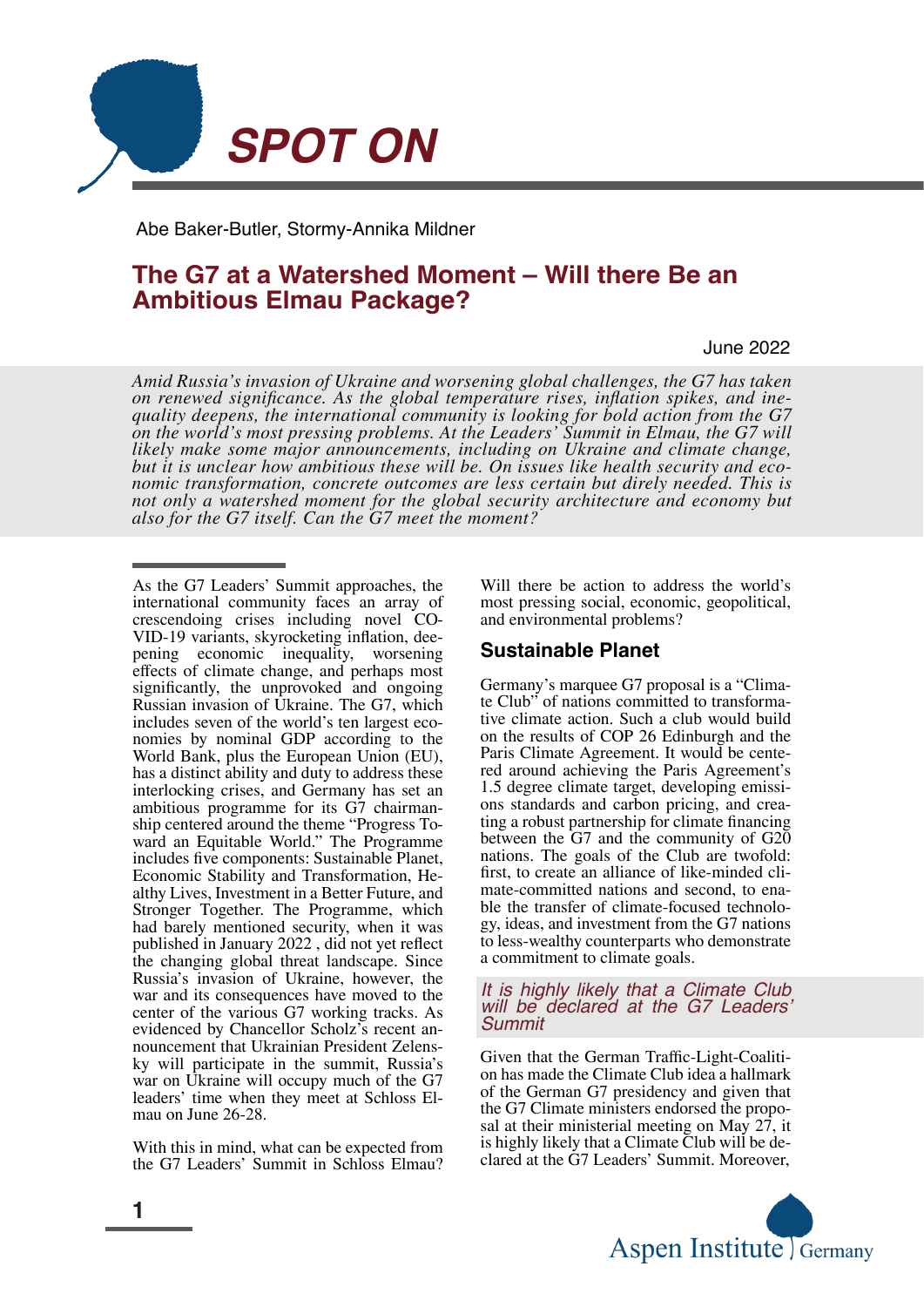

declaring a Climate Club would provide a political lifeline to Alliance 90/the Greens, who are feeling pressure from their climateconscious base to do something that promotes sustainability in light of frequent headlines about Germany returning to non-renewables to ensure security of supply amid a reduction of Russian natural gas deliveries and fears of a shutoff.

### *Each of the G7 nations is facing fiscal pressure amid rising inflation and the war in Ukraine*

Each of the G7 nations is facing fiscal pressure amid rising inflation and the war in Ukrai‐ ne. With financing being diverted to Ukraini‐ an war efforts and domestic social support packages to ease the burden of inflation, the G7 nations will be hard-pressed to make the additional financial investment in the Climate Club that would be necessary for genuine suc‐ cess. Moreover, G7 countries beyond Germa‐ ny, such as Italy, are also turning to coal and other non-renewables in the face of Russian supply disruptions, making it unlikely that they will be prepared to make new bold com‐ mitments to pricing and emissions limits.

### **Economic Stability and Transformation**

The G7 leaders are likely to articulate their support for speedy implementation of the G20 15 percent global minimum corporate tax rate agreed to by 137 nations under the umbrella of the OECD in 2021. In light of rising food prices and debts in developing nations, the G7 leaders will also likely reemphasize the need for a revised version of the G20 debt treatment framework, without announcing any concrete steps, as the path forward is compli‐ cated and needs to be fleshed out within the G20. In addition, following the progress made at the 12th WTO ministerial summit, the G7 are likely to make a statement in favor of ru‐ les-based free trade and the WTO as well as against export restrictions, as Biden's Indo-Pacific Economic Framework (IPEF) indica‐ tes the U.S. may now be ready to re-embrace open trade as a means of strengthening global alliances. At the same time, though, the G7 will also likely reaffirm its support for economic sanctions against Russia and other viola‐ tors of the rules-based international order.

### *The G7 is unlikely to embrace the idea of central bank digital currencies*

Also, in light of the recent collapse in crypto‐ currency prices and renewed concerns about their instability, the G7 leaders will probably seize the opportunity to urge the Financial Stability Board (FSB) to strengthen regulato‐ ry frameworks around cryptocurrencies, as suggested by the G7 finance ministers in May. However, with cryptocurrency in such a vola‐ tile state, the G7 is unlikely to embrace the idea of central bank digital currencies (CBDC) as outlined in the original German G7 Programme. Finally, it should be noted that while the G7 Programme mentions the need to address inequality within countries, the G7 in the past has not addressed internati‐ onal economic inequality in a sufficient way. The failure to sufficiently tackle macroeconomic disparities between nations is a longstan‐ ding criticism of the G7, with some arguing that its status as an exclusive "club" of weal‐ thy nations gives it a disincentive to truly ad‐ dress this problem.

## **Healthy Lives**

In light of the COVID-19 pandemic, health security occupies a major spot in this year's G7 programme. At the summit, the G7 leaders will likely emphasize health security and double down on support for the Access to CO‐ VID-19 Tools (ACT) Accelerator and its main initiative, the COVID-19 Vaccines Global Access (COVAX) initiative, possibly announ‐ cing a new financial commitment.

#### *The proposed health architecture will have very limited effectiveness wi‐ thout the buy-in of China*

The G7 leaders are also likely to reiterate sup‐ port for continued vaccine patent waivers to allow for local vaccine production around the world, building on the WTO's five year temporary waiver of intellectual property patents for vaccines approved at the WTO ministerial earlier this month. It is unclear, though, whether the G7 will expand patent waivers to dia‐ gnostics and treatments, a move that would further help low-income countries combat the pandemic but that would outrage pharmaceutical companies. The G7 Programme also em‐ phasizes the need for development of a strong health security architecture to prevent pandemics and other threats. This architecture was dubbed the "G7 Pact for Pandemic Readi‐ ness" by the G7 Health Ministers at their May ministerial meeting, and will likely be endor‐ sed in the leaders' communiqué. However, the proposed health architecture will have very li‐ mited effectiveness without the buy-in of Chi‐ na, which is stonewalling WHO investigations and which is not part of the G7. Such a health architecture would also require robust fun‐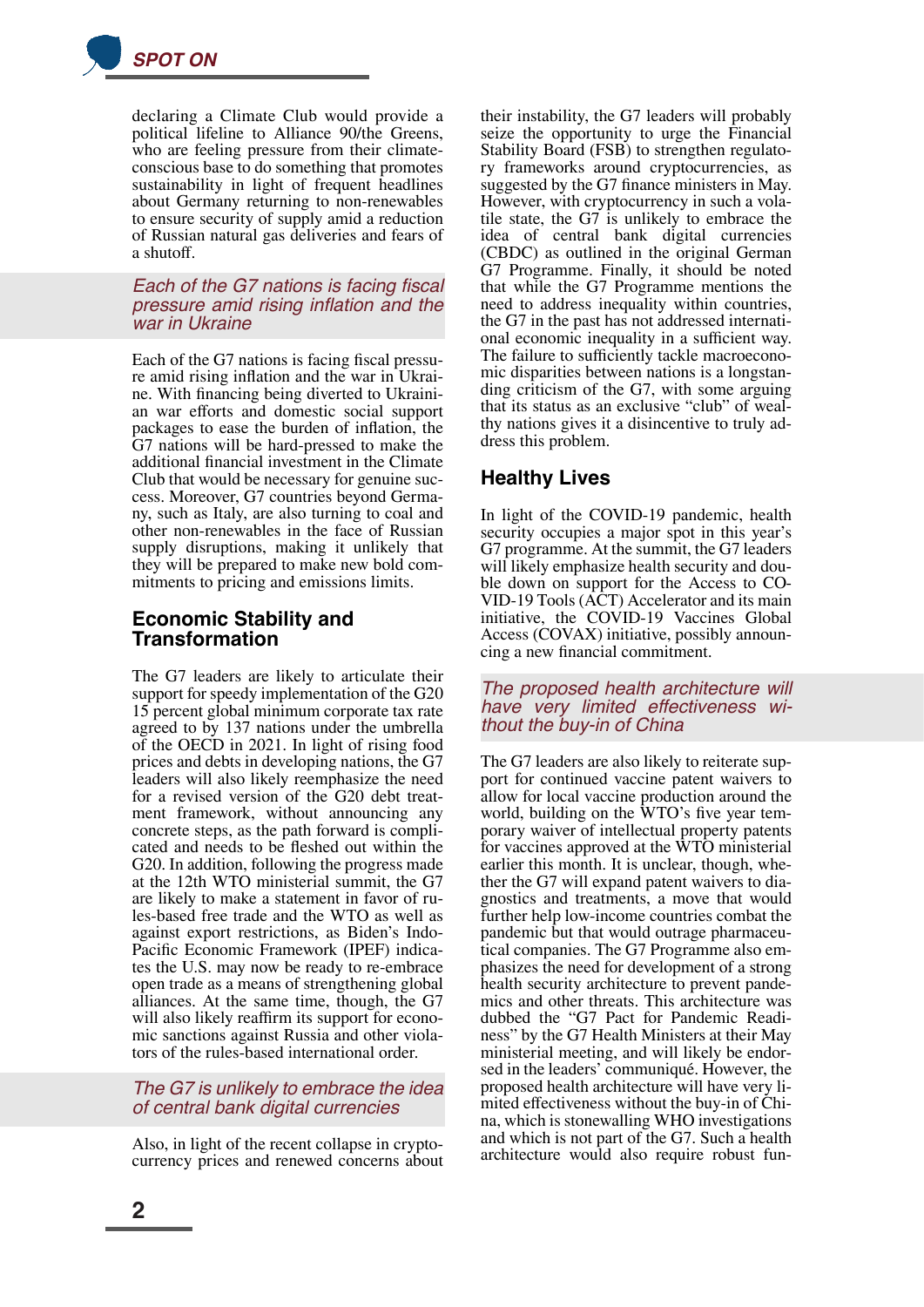*SPOT ON*

ding, but it is unclear if the G7 is prepared to provide additional funding. Finally, the G7 health ministers have articulated a commitment to fighting antimicrobial resistance (AMR), and it is likely that this will be menti‐ oned in the leaders' communiqué. While see‐ mingly less urgent than the pandemic, the fight against AMR could be an important op‐ portunity for building trust with China, which shares an interest in its prevention, and this could provide a basis for future G7-China cooperation in countering pandemic threats.

## **Investment in a Better Future**

The German G7 Programme urges G7 mem‐ bers to invest in a socially just green transition as well as in initiatives which minimize gen‐ der-based inequality. Additionally, the Pro‐ gramme urges economic investment in deve‐ loping countries to promote long-term food security and green infrastructure development. Based on the G7 Development Ministers' communiqué, it is likely that the G7 lea‐ ders will reaffirm the G7 Partnership for Infra‐ structure and Investment (G7 PII). This part‐ nership has few rigid requirements, and G7 members can choose where and how much to invest in developing countries via their deve‐ lopment banks and aid agencies based on their individual priorities.

### *It is unlikely that there will be gamechanging new investment initiatives*

With this continuation of the current decentralized structure, it is unlikely that there will be game-changing new investment initiatives, especially with the fiscal pressures created by inflation and the invasion of Ukraine. However, the G7 may commit to temporarily fund or subsidize food supplies for nations grapp‐ ling with food shortages and high prices caused by the invasion of Ukraine. While such a financial commitment risks being smaller than needed for a comprehensive solution, it would be an important signal of support by the G7, similar to the WTO Ministerial's re‐ cent decision to exempt the U.N. World Food Programme's humanitarian aid from all ex‐ port restrictions. Perhaps more significantly, though, the G7 is likely to announce support for a Ukraine reconstruction financial platform and facility, building on European Com‐ mission President Ursula von der Leyen's pro‐ posal for a "Ukraine reconstruction platform." Such an announcement would likely include President Zelensky via video link and it would be a natural follow-up to the resolution of the G7 Finance Ministers from May 20, which emphasized the need to financially support Ukraine's reconstruction. However, an announcement would likely duck the thorny issues of how to fund such a package: Germa‐ ny, multiple EU members, and Canada sup‐ port the seizure and reallocation of Russian assets for Ukraine's reconstruction, while the Biden administration is opposed to such a move.

## **Stronger Together**

The final component of Germany's G7 Pro‐ gramme is the vaguely-titled "Stronger To‐ gether," which emphasizes the G7's shared values including gender equality, security in accordance with the rules-based international order, and freedom of information. The Pro‐ gramme emphasizes the need for a free and inclusive digitalization of society. However, based on the lack of specific commitments in the Programme and the G7 Digital Ministers communiqué, it remains to be seen whether there will be major announcements in this area. Also, while the Programme envisioned the members of the G7 as "bridgebuilders" with "strategic foresight" serving as "mediators" in global conflicts, this has become more complicated since Russia's invasion of Ukrai‐ ne. In the Ukraine context, the G7 countries failed to engage in accurate long-term "strate‐ gic foresight" regarding the Russian threat. Russia's invasion of Ukraine served as a wa‐ keup call, making the G7 members astutely aware of the rapidly changing geopolitical en‐ vironment. As such, outreach to non-G7 countries and to the G20 is more important than ever. A clear demonstration of this is Chancellor Scholz's decision to invite five partner countries to join the G7 summit in El‐ mau.

### *Outreach to non-G7 countries and to the G20 is more important than ever*

As Scholz said in his announcement of the partner countries, our invitation of these countries "will send out a powerful signal…a common message from strong democracies that are aware of their global responsibilities. Our aim is to launch concrete initiatives…and make democracies more resilient." While it is unclear how many "concrete" initiatives will be announced, Scholz's words sound like those of a leader who understands that the wellbeing of countries beyond the G7's doorstep is essential to addressing global challenges.